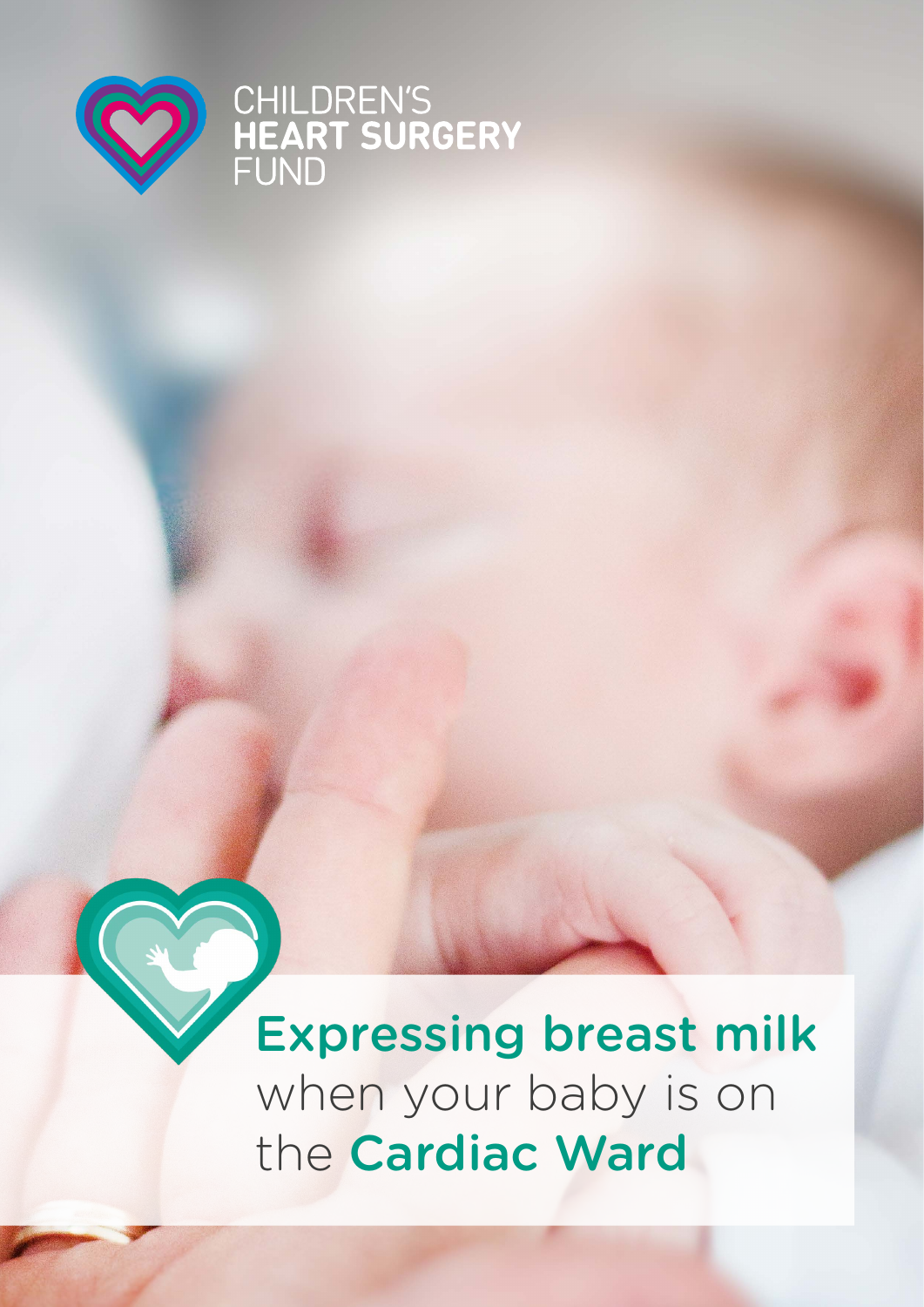This booklet is intended to give you advice and support while you are establishing a milk supply for your baby/babies.

#### Why do we talk so much about breast milk?

When a baby is on the cardiac unit, breast milk has ingredients in it that can work like a medicine to protect them against infections. It also contains ingredients which help their gut to mature and prepare it to receive larger volumes of milk that they will need to thrive.

Breast milk can reduce the risk of your baby having long term problems including those of the eyes and lungs. It is also important for the development of the brain.

It may be that your baby has a particular cardiac condition which means they will not be able to have formula milk in their first few weeks of life, but can have breast milk.

Babies fall into this group for different reasons, but often it is because the oxygen supply to their tummy is being affected by their cardiac condition which can put them at an increased risk of developing an infection in the tummy called NEC (Necrositing Enterocolitis). This infection can vary from being mild to severe, but giving mother's breast milk is known to help prevent a baby from developing it.

Even if you do not plan to breastfeed long term, we would ask you to consider expressing breast milk for your baby while they are in hospital, in order to give them the best opportunity to progress.

There is support and advice available in the hospital from our team of breast feeding champions as well as the hospital infant feeding team.

We understand it is not possible for every mother, and that is okay as we can work out a plan that is suitable to every mother and baby.

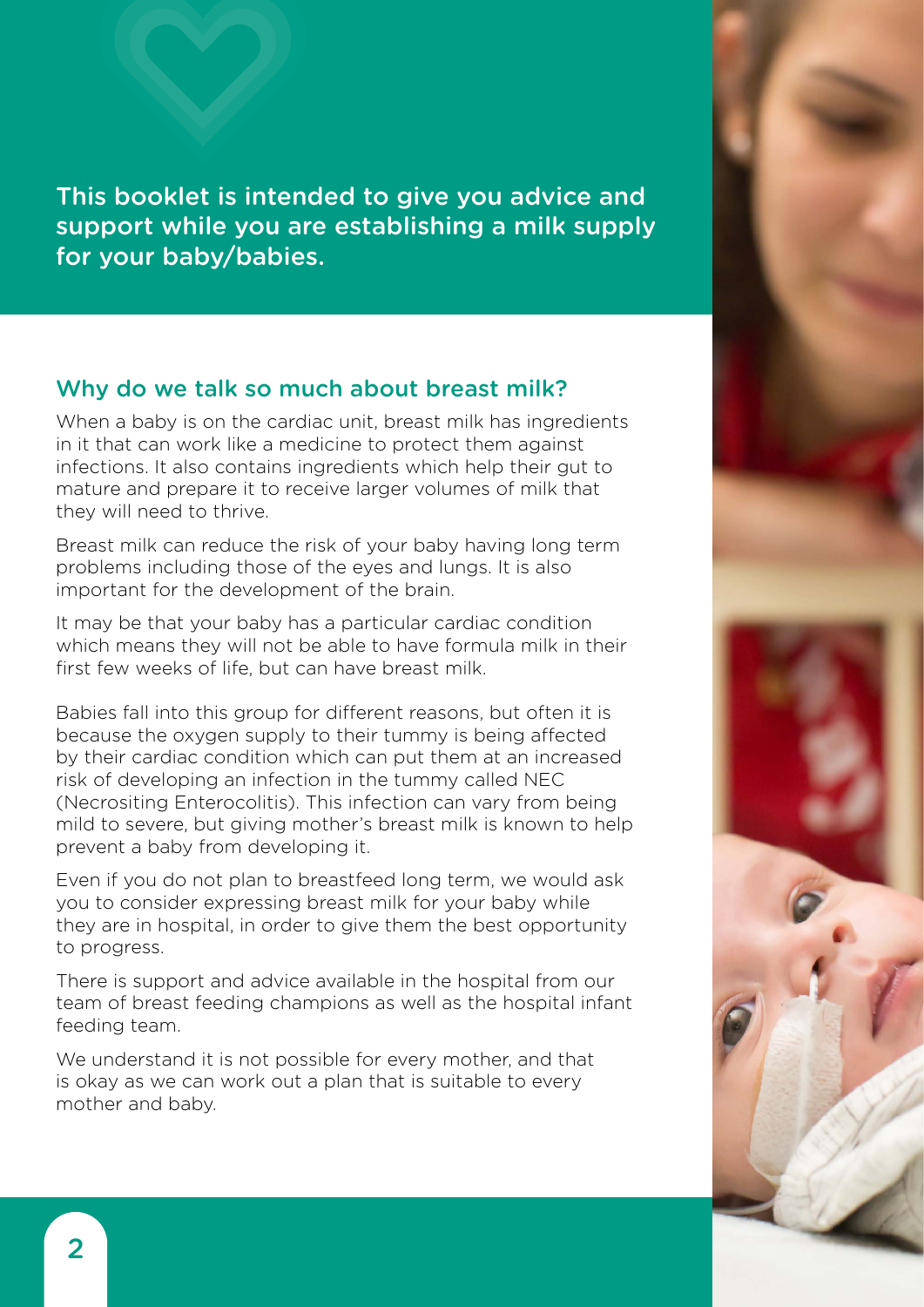

### How do I express breast milk?

• A member of staff will show you how to hand express your breast milk within a couple of hours of giving birth.

• Hand expressing works best to stimulate your breast milk hormones so that you can have a better milk supply.

### When do I need to express?

• In the first 2 weeks, or until your baby starts to breastfeed, you will need to express at least 8-12 times over a 24 hour period.

• You can cluster express, which means expressing frequently with short gaps between each session when it is convenient, and have longer gaps at other times when you're busy.

• Try not to have more than a six hour gap between expressions.

• At around 2-3 days after having your baby, the volumes you produce will be increasing, and it may be the right time to start using an electric pump if you have been hand expressing.

• If you set up a good supply in the first few weeks you can then be a bit more flexible about when and how much express. By then it should not affect your supply if you give yourself a break on the odd day, and do less than eight sessions.

#### How do I hand express?

1. Have a small syringe or clean sterilised container to hand before you start.

2. Cup your breast and position your fingers in a 'C' shape, placing your thumb and finger about 3cm from the base of the nipple.

**3.** Gently squeeze this area and then release.

4. Repeat this to build up a rhythm. Avoid sliding your fingers over the skin The amount of milk you get will be small at first, sometimes just a few drops glistening at the nipple, but keep going as with practice and time it will help build up your supply.

**5.** When the flow slows down, move your fingers round the breast to try to section off your breast and repeat. When the flow slows again swap to the other breast. Keep changing breasts until the milk is dripping very slowly or stops altogether.

6. If the milk doesn't flow, try moving your fingers slightly towards the nipple or further away, and use gentle breast massage.

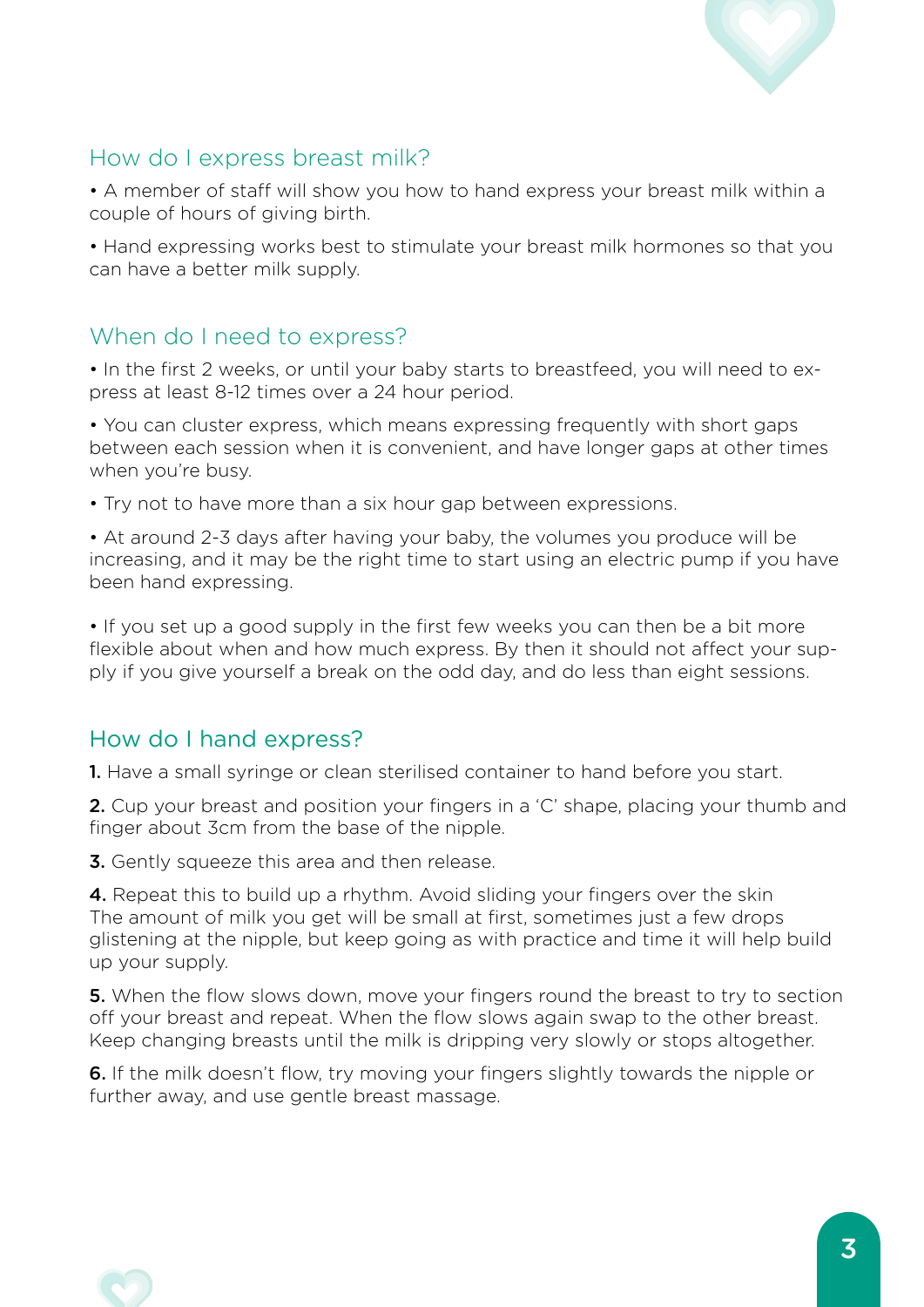#### What helps?

Oxytocin is a hormone that you and your baby make when you feel relaxed, secure and loved.

Babies benefit from high levels of oxytocin as it helps their brain to grow and for them to develop into a happy baby. Oxytocin is also really important in reducing stress hormones and encouraging your milk to flow well.

#### To increase oxytocin levels

• Take some time to prepare for expressing – breast massage and nipple rolling beforehand will help the milk to flow more easily. If you are using the pump, still hand express before you start.

• Try using relaxation techniques as stress and tension can make pumping less productive.

• Engage as many senses as possible. If you are in hospital, express at your baby's bedside. Look at a picture of your baby, inhale your baby's scent from a recently worn piece of clothing or a bonding square.

• Spend as much time as you can with your baby, skin to skin. This helps you to get to know each other, reduces stress levels in both of you and helps stabilise your baby.





#### It is also really important that you know how to use the breast pump and pump effectively.

- Someone should show you how to work the pump properly and ensure it is set up correctly.
- If you feel any pain or discomfort when expressing it might be that you need a different shield size.
- Try pumping both your breasts at the same time. 'Double pumping' can increase the amount of milk you produce and it takes less time.

There are a number of useful film clips for expressing, breastfeeding and relationship building.

Baby Friendly Initiative Best Beginnings www.unicef.org.uk/babyfriendly www.bestbeginnings.org.uk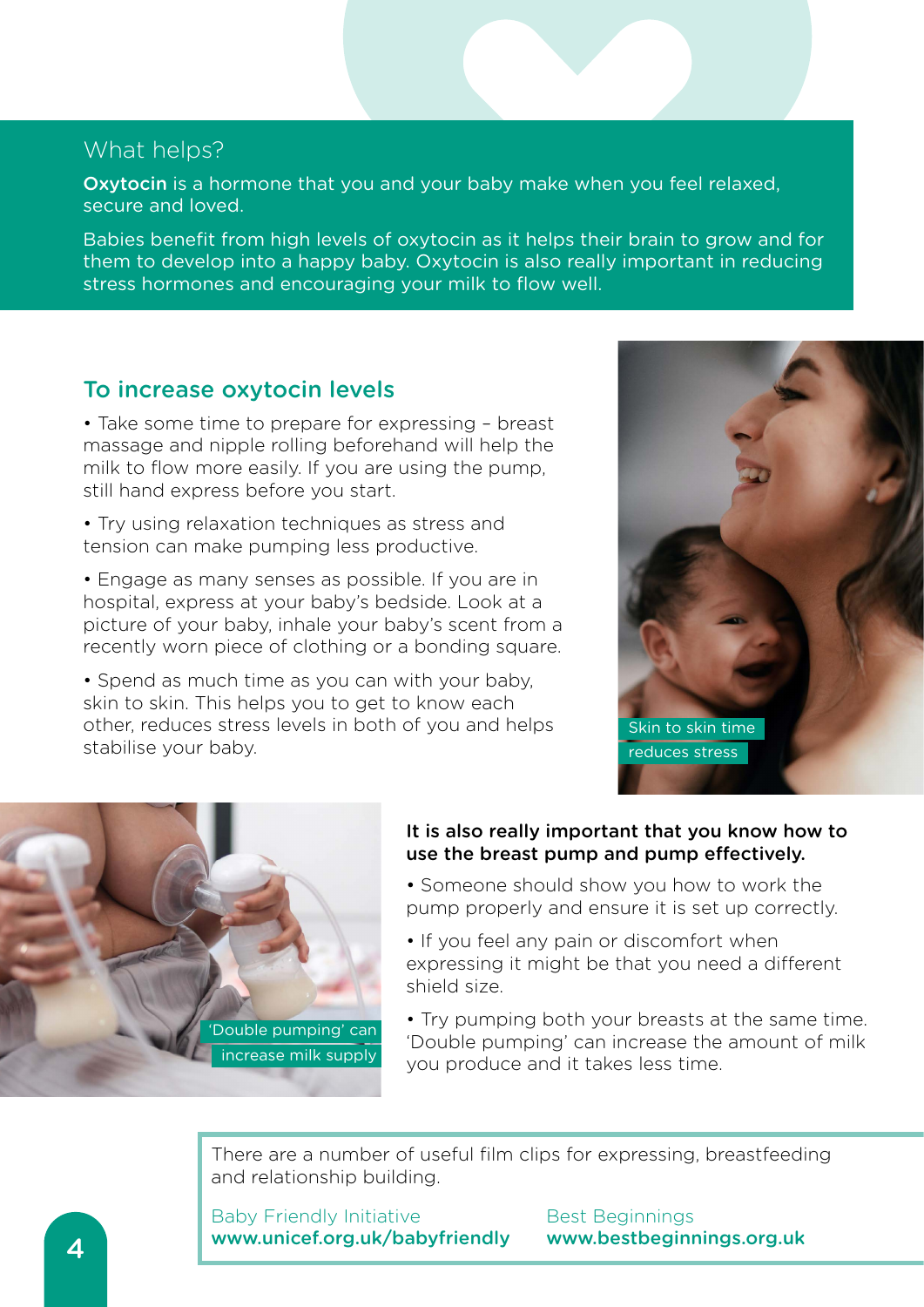# DAILY RECORD

This is for you to record how many times you express your breast milk and the volume you obtain. Remember even if your baby is taking tiny amounts of your breast milk now, they will need more as they get bigger.

Research has shown that the more milk you are producing two weeks after your baby is born, the better your long term supply will be. This is why we encourage you to express so frequently in the first 2 weeks. It is normal for the amounts you express to vary over the day – it is the total volume over 24 hours that is important.

## Dav 1

Colostrum comes in very small amounts and every drop is precious as it contains lots of important ingredients. That's why hand expressing is so important, so nothing is wasted.

| No. of expressions      | <b>Start time</b>             | <b>End time</b>          | <b>Total mls produced</b> |
|-------------------------|-------------------------------|--------------------------|---------------------------|
|                         | $\bullet$                     | ÷                        | ml                        |
| $\overline{2}$          | ٠<br>٠                        |                          | ml                        |
| $\overline{\mathbf{3}}$ | $\ddot{\cdot}$                | ٠<br>$\mathbf{r}$        | ml                        |
| $\overline{\mathbf{4}}$ | ٠<br>$\bullet$                | $\overline{\phantom{a}}$ | ml                        |
| 5                       | ٠<br>$\overline{\phantom{a}}$ | ٠                        | ml                        |
| 6                       | $\bullet$<br>٠                |                          | ml                        |
| $\overline{7}$          | $\bullet$<br>$\bullet$        | ٠                        | ml                        |
| 8                       | $\ddot{\cdot}$                | ٠<br>$\bullet$           | ml                        |
| $\mathbf{9}$            | ٠<br>$\bullet$                |                          | ml                        |
| 10                      | $\overline{\phantom{a}}$      |                          | ml                        |
| 11                      | $\bullet$                     | ٠                        | ml                        |
| 12                      |                               |                          | ml                        |

# Day 2

Keep snacks close by – it will stop you missing meals and provide you with energy. Expressing and breastfeeding mothers can get free meals while you are on the ward. A member of staff will be able to tell you how to get these.

| No. of expressions      | <b>Start time</b>      | <b>End time</b> | <b>Total mls produced</b> |
|-------------------------|------------------------|-----------------|---------------------------|
|                         |                        |                 | ml                        |
| $\overline{2}$          | $\bullet$<br>٠         | ٠               | ml                        |
| $\overline{\mathbf{3}}$ | $\bullet$<br>$\bullet$ | ٠               | ml                        |
| $\overline{\mathbf{A}}$ | $\ddot{\cdot}$         | ÷               | ml                        |
| 5                       | $\bullet$<br>٠         | ٠<br>٠          | ml                        |
| 6                       | $\bullet$<br>٠         |                 | ml                        |
| $\overline{z}$          | $\bullet$              |                 | ml                        |
| 8                       | $\bullet$<br>$\bullet$ | ٠<br>$\bullet$  | ml                        |
| $\mathbf{9}$            | $\bullet$<br>$\bullet$ | $\mathbf{r}$    | ml                        |
| 10                      | $\bullet$<br>٠         |                 | ml                        |
| 11                      | $\bullet$              |                 | ml                        |
| 12                      | ٠                      |                 | ml                        |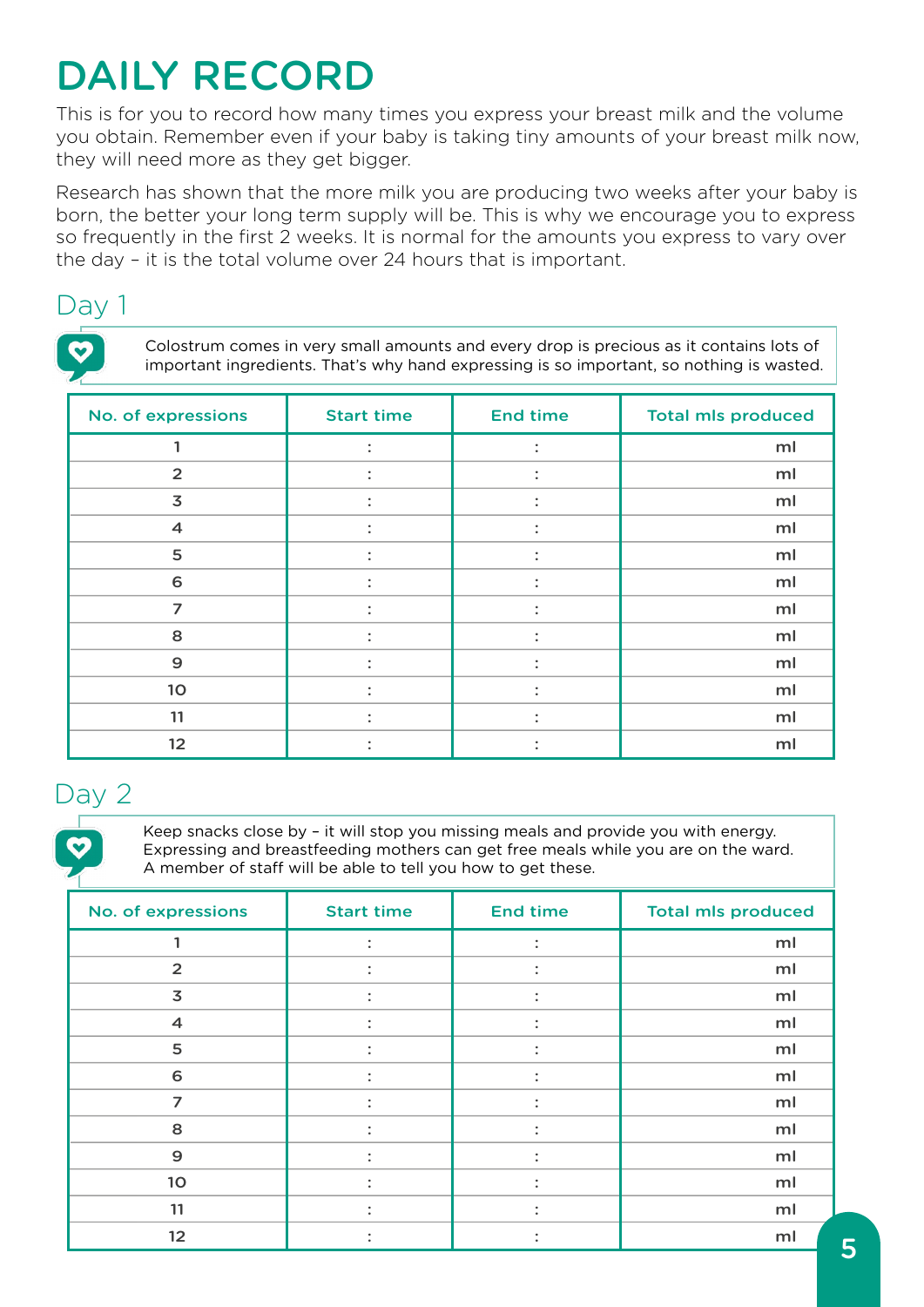# Day 3

 $\ddot{\mathbf{v}}$ 

Don't forget that it is really important to express at least once in the night. Try having a glass of water before you go to bed and express when you get up to go to the toilet.

| No. of expressions      | <b>Start time</b>                 | <b>End time</b>        | <b>Total mls produced</b> |
|-------------------------|-----------------------------------|------------------------|---------------------------|
|                         | $\ddot{\cdot}$                    | $\bullet$              | ml                        |
| 2                       | $\bullet$<br>$\ddot{\phantom{0}}$ |                        | ml                        |
| $\overline{3}$          | $\bullet$<br>$\bullet$            | $\bullet$              | ml                        |
| $\overline{\mathbf{4}}$ | $\ddot{\cdot}$                    | $\ddot{\phantom{a}}$   | ml                        |
| 5                       | $\bullet$<br>$\bullet$            | $\bullet$              | ml                        |
| 6                       | $\bullet$<br>$\ddot{\phantom{0}}$ | $\bullet$              | ml                        |
| 7                       | $\bullet$<br>$\bullet$            | $\bullet$<br>$\bullet$ | ml                        |
| 8                       | $\ddot{\cdot}$                    | $\ddot{\cdot}$         | ml                        |
| 9                       | $\bullet$<br>$\bullet$            | $\bullet$              | ml                        |
| 10                      | $\bullet$<br>$\bullet$            | ٠<br>$\blacksquare$    | ml                        |
| 11                      | $\bullet$<br>$\bullet$            | $\bullet$<br>$\bullet$ | ml                        |
| 12                      | $\bullet$<br>$\ddot{\phantom{0}}$ |                        | ml                        |

# Day 4

 $\boldsymbol{\heartsuit}$ 

By expressing your breast milk, your body gets a signal to produce more. Trust this process, your body is very clever.

| No. of expressions      | <b>Start time</b>      | <b>End time</b>        | <b>Total mls produced</b> |
|-------------------------|------------------------|------------------------|---------------------------|
|                         | $\bullet$              | $\ddot{\cdot}$         | ml                        |
| $\overline{2}$          | $\bullet$              | $\bullet$<br>$\bullet$ | ml                        |
| $\overline{3}$          |                        | $\bullet$              | ml                        |
| $\overline{\mathbf{4}}$ | ٠<br>$\bullet$         | $\ddot{\cdot}$         | ml                        |
| 5                       |                        | $\bullet$<br>$\bullet$ | ml                        |
| 6                       | $\bullet$<br>$\bullet$ | $\ddot{\cdot}$         | ml                        |
| $\overline{7}$          | ٠                      | $\bullet$<br>$\bullet$ | ml                        |
| 8                       | $\ddot{\cdot}$         | $\ddot{\cdot}$         | ml                        |
| 9                       | ٠<br>$\bullet$         | $\bullet$<br>$\bullet$ | ml                        |
| 10 <sub>o</sub>         | $\ddot{\cdot}$         | $\ddot{\cdot}$         | ml                        |
| 11                      |                        | $\bullet$              | ml                        |
| 12                      | $\bullet$              | $\bullet$              | ml                        |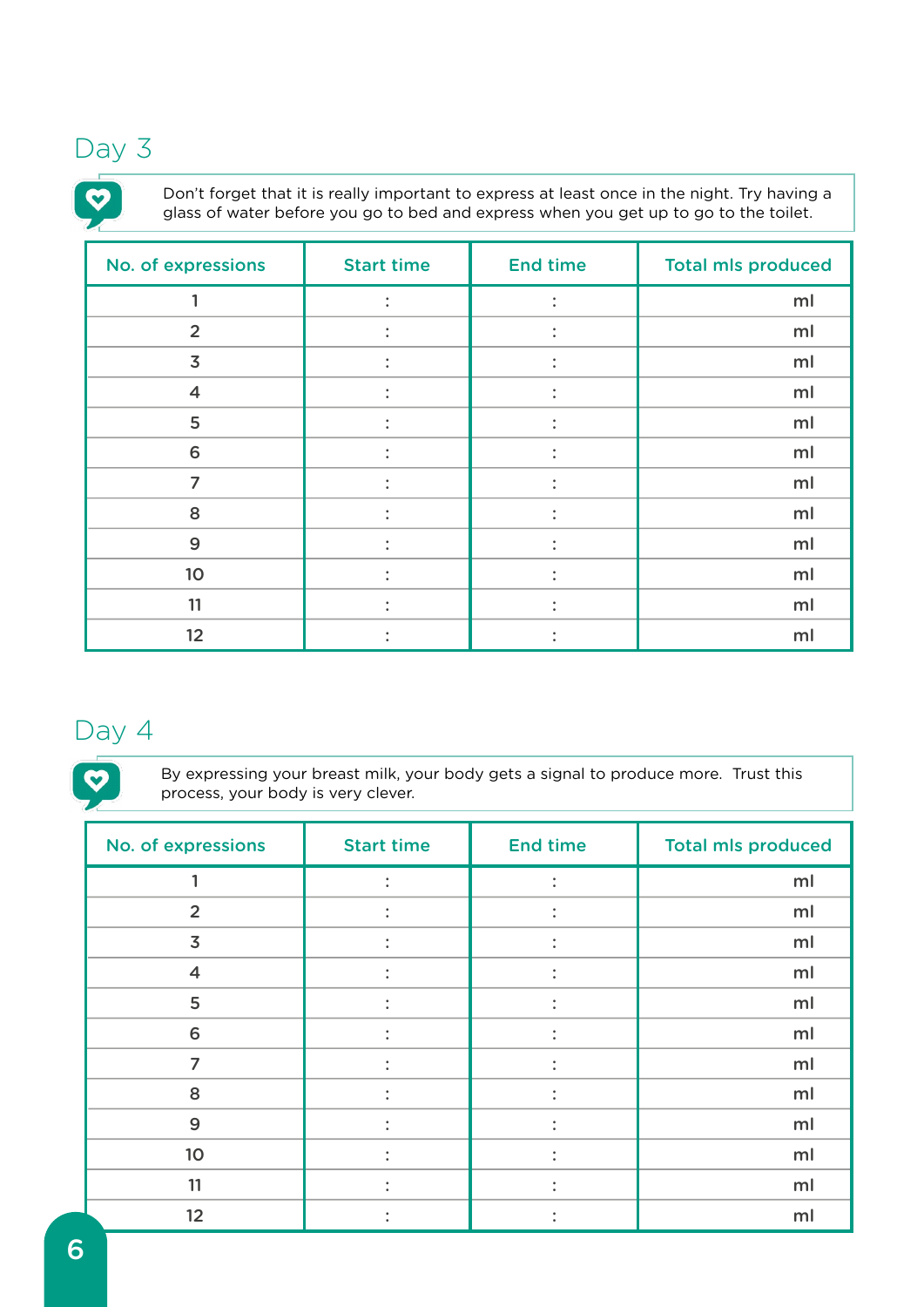# Day 5

Everyone has good and bad days. Some days will be better than others. Be reassured that your baby is being cared for 24 hours a day. No question is a silly question. The staff will be happy to answer any questions you have.

| No. of expressions      | <b>Start time</b>      | <b>End time</b>        | <b>Total mls produced</b> |
|-------------------------|------------------------|------------------------|---------------------------|
|                         | $\ddot{\cdot}$         | $\ddot{\cdot}$         | ml                        |
| 2                       | $\ddot{\cdot}$         | $\bullet$<br>$\bullet$ | ml                        |
| $\overline{3}$          | $\ddot{\phantom{a}}$   | $\ddot{\cdot}$         | ml                        |
| $\overline{\mathbf{4}}$ | $\bullet$<br>$\bullet$ | $\bullet$              | ml                        |
| 5                       | $\bullet$<br>$\bullet$ | $\bullet$<br>$\bullet$ | ml                        |
| 6                       | $\bullet$<br>$\bullet$ | $\bullet$<br>$\bullet$ | ml                        |
| $\overline{7}$          | $\rlap{.}^\circ$       | $\ddot{\cdot}$         | ml                        |
| 8                       | $\bullet$<br>$\bullet$ | ٠<br>$\bullet$         | ml                        |
| 9                       | $\bullet$<br>$\bullet$ | $\bullet$              | ml                        |
| 10                      | $\bullet$<br>$\bullet$ | $\bullet$<br>$\bullet$ | ml                        |
| 11                      | $\bullet$<br>$\bullet$ | $\bullet$<br>$\bullet$ | ml                        |
| 12                      | $\bullet$<br>$\bullet$ |                        | ml                        |

## Day 6

Expressing for a baby on the ward can feel relentless. Once you have established a good supply after the first 14 days, you can often reduce frequency of expressing a little without affecting your supply.

| No. of expressions      | <b>Start time</b>      | <b>End time</b>           | <b>Total mls produced</b> |
|-------------------------|------------------------|---------------------------|---------------------------|
|                         | $\ddot{\cdot}$         | $\ddot{\cdot}$            | ml                        |
| $\overline{2}$          | $\rlap{.}^\circ$       | $\ddot{\cdot}$            | ml                        |
| $\overline{3}$          | $\bullet$<br>$\bullet$ | $\bullet$<br>$\bullet$    | ml                        |
| $\overline{\mathbf{4}}$ | $\ddot{\cdot}$         | $\ddot{\cdot}$            | ml                        |
| 5                       | ٠<br>$\bullet$         | $\bullet$<br>$\bullet$    | ml                        |
| 6                       | $\bullet$<br>$\bullet$ | ٠<br>$\ddot{\phantom{0}}$ | ml                        |
| $\overline{7}$          | ٠<br>$\bullet$         | ٠<br>$\bullet$            | ml                        |
| 8                       | $\ddot{\cdot}$         | $\ddot{\cdot}$            | ml                        |
| 9                       | ٠<br>٠                 | ٠<br>$\bullet$            | ml                        |
| 10                      | ٠<br>٠                 | ٠<br>$\bullet$            | ml                        |
| 11                      | $\bullet$<br>٠         | $\bullet$<br>$\bullet$    | ml                        |
| 12                      | ٠                      |                           | ml                        |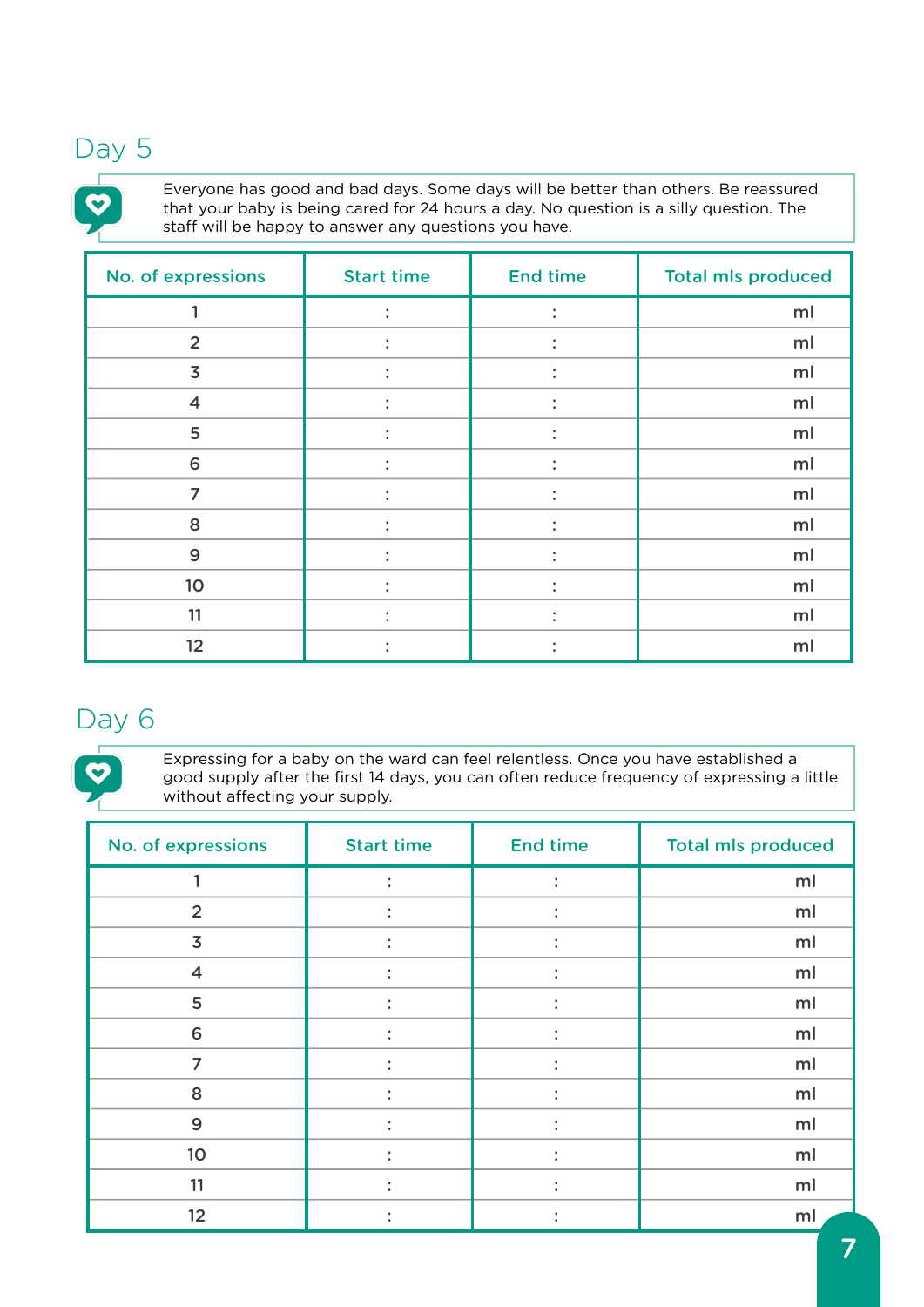# Day 7

You are doing a wonderful job and should be proud of yourself. Everyone's journey is different. Keep going.

| No. of expressions      | <b>Start time</b>                     | <b>End time</b>        | <b>Total mls produced</b> |
|-------------------------|---------------------------------------|------------------------|---------------------------|
|                         | $\bullet$<br>$\bullet$                | ٠<br>$\bullet$         | ml                        |
| 2                       | $\bullet$<br>$\bullet$                |                        | ml                        |
| $\overline{3}$          | $\bullet$<br>$\bullet$                | $\bullet$<br>$\bullet$ | ml                        |
| $\overline{\mathbf{4}}$ | $\bullet$<br>$\bullet$                | $\bullet$<br>$\bullet$ | ml                        |
| 5                       | $\bullet$<br>$\bullet$                | $\bullet$              | ml                        |
| 6                       | $\bullet$<br>$\overline{\phantom{a}}$ |                        | ml                        |
| $\overline{7}$          | $\bullet$<br>$\lambda$                | $\bullet$              | ml                        |
| 8                       | $\bullet$<br>$\bullet$                | $\bullet$<br>$\bullet$ | ml                        |
| 9                       | $\bullet$<br>$\bullet$                | $\bullet$<br>$\bullet$ | ml                        |
| 10                      | $\bullet$<br>$\bullet$                | $\bullet$<br>$\bullet$ | ml                        |
| 11                      | $\bullet$<br>$\bullet$                | $\bullet$              | ml                        |
| 12                      | $\bullet$                             |                        | ml                        |

#### Using breast pumps at home

If your baby remains in hospital and you are going home, it is important that you continue to express your breast milk.

If you are expressing frequently, you may find it easier to express using an electric pump.

Some local areas allow you to borrow an electric breast pump, otherwise manufacturers will often lend electric pumps to you, at a charge. More information about expressing breast milk and breast pumps can be found from the websites or telephone numbers listed on page 9.

Staff will also be happy to give more information or support – please ask.

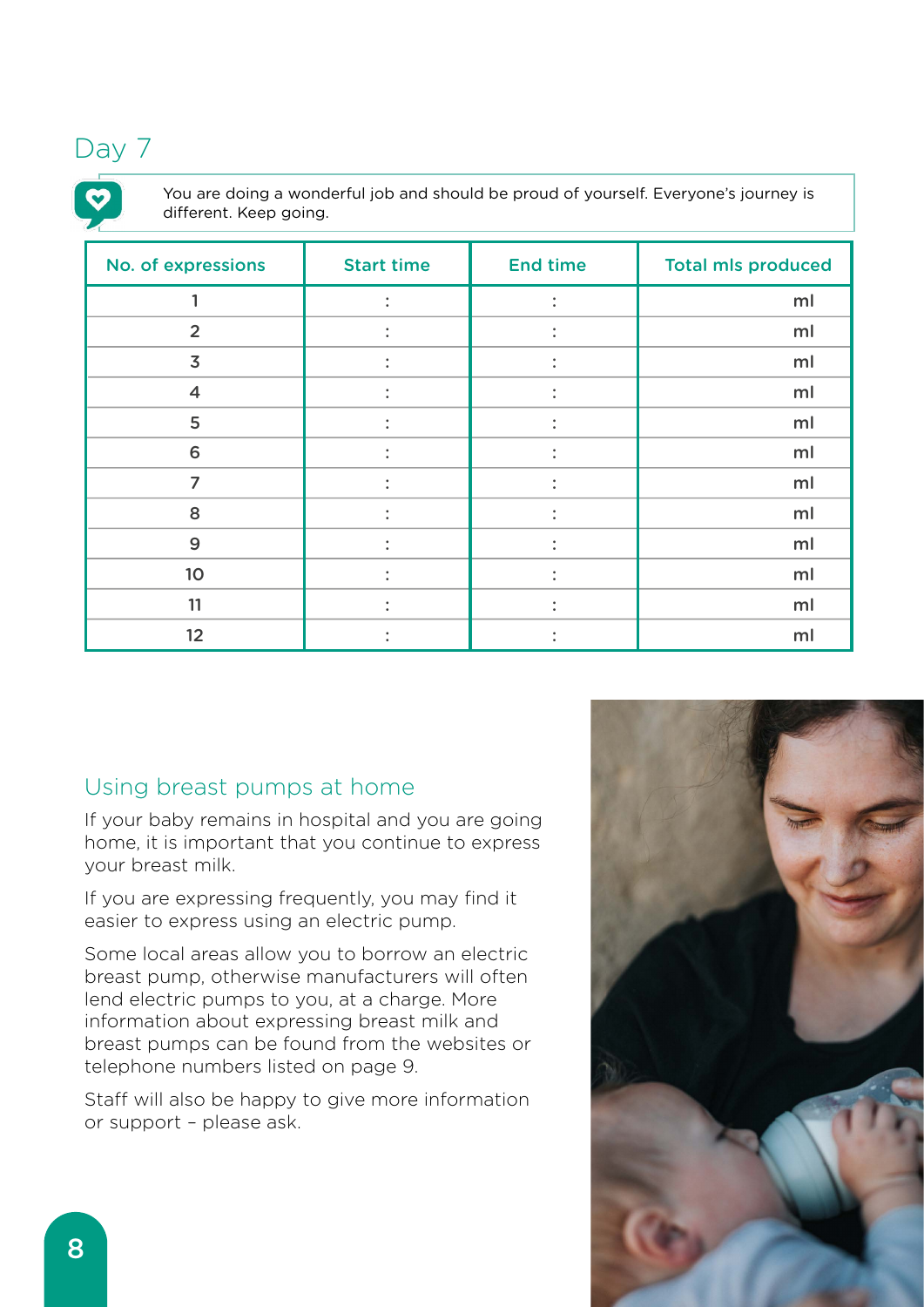# Useful contact details

NCT Breastfeeding helpline 0300 330 0771 www.nct.org.uk

La Leche League 0845 120 2918 www.laleche.org.uk

Association of Breastfeeding Mothers 0844 412 2949 www.abm.me.uk

Breastfeeding Network 0300 100 0210 www.breastfeedingnetwork.org.uk

National Breastfeeding Helpline 0300 100 0212 www.breastfeeding.nhs.uk

BLISS for Preterm Babies 0500 618 140 www.bliss.org

Best Beginnings www.bestbeginnings.org.uk

TAMBA Twins and Multiple Births Association www.tamba.org.uk

Haamla Service 0113 206 5477

Infant Feeding Team 0113 206 5367